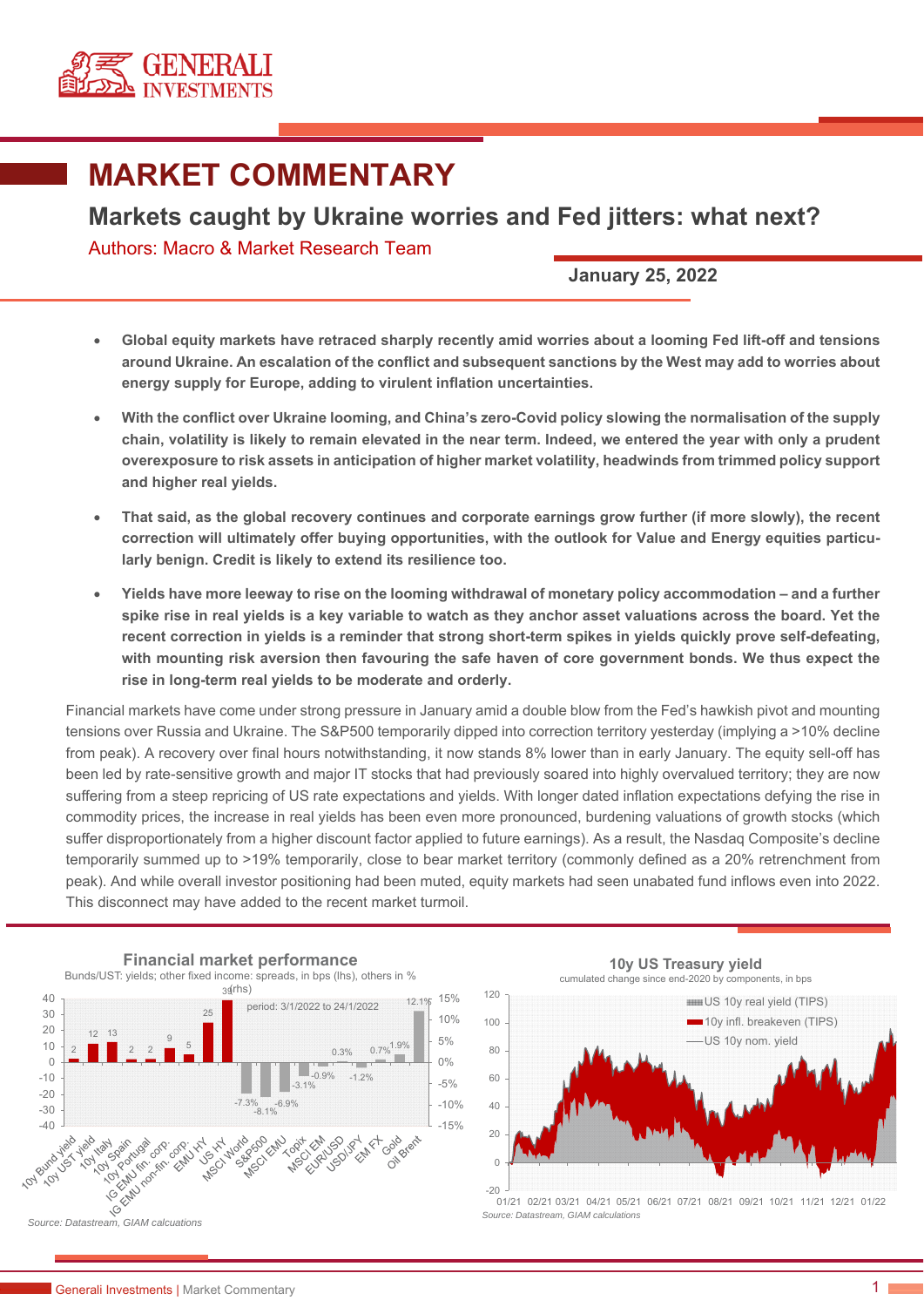Tomorrow's Fed meeting is unlikely to provide relief. With more sustained inflation pressures rising, fuelled by high energy prices, a hot labour market and soaring rents, the Fed will prepare markets for a March rates lift-off. The risk of renewed supply chain disruptions in China/Asia on Omicron is also adding to price risks. We now expect even four Fed rate hikes this year, supplemented by the start of the reduction of the balance sheet in the summer. Yet the Fed will also be keen to not pour oil on the fire of recent market nervousness.

Geopolitical risks around Ukraine are just adding to uncertainties and energy inflation risks in particular. The West has threatened to impose far-reaching sanction in case of a Russian invasion into Ukraine, with a suspension of the Nord Stream 2 gas pipeline on the table. The latter could trigger cuts in Russia's gas supply to Europe. Though guaranteed by contracts, Russia may still aim to retaliate by running down local gas storage in Europe while cutting supply, as it had been accused of already recently by the IEA. Worries about energy supply and low gas inventories in Europe may intensify energy price pressure further, with the price of Brent already eyeing 90 US\$/bbl. The risk of oil supply disruption has been pushing up price expectations: within ten days the March futures shot up by nearly 6 US%/bbl, adding to the headwinds for real disposable income of consumers and to inflation headaches at central banks.



With risks around Ukraine to keep lingering and the Fed set to confirm a significantly more hawkish stance, volatility is likely to remain elevated near term. That said, with the global recovery unlikely to be choked off, the recent market correction may ultimately offer buying opportunities. The pace of the global expansion is overall still consistent with modest upside for equities. Earnings growth is slowing and forward guidance by firms is being trimmed, but overall the earnings season has so far been reassuring. And even if valuations look more challenging against the backdrop of risen real yields, they still do not look extreme.